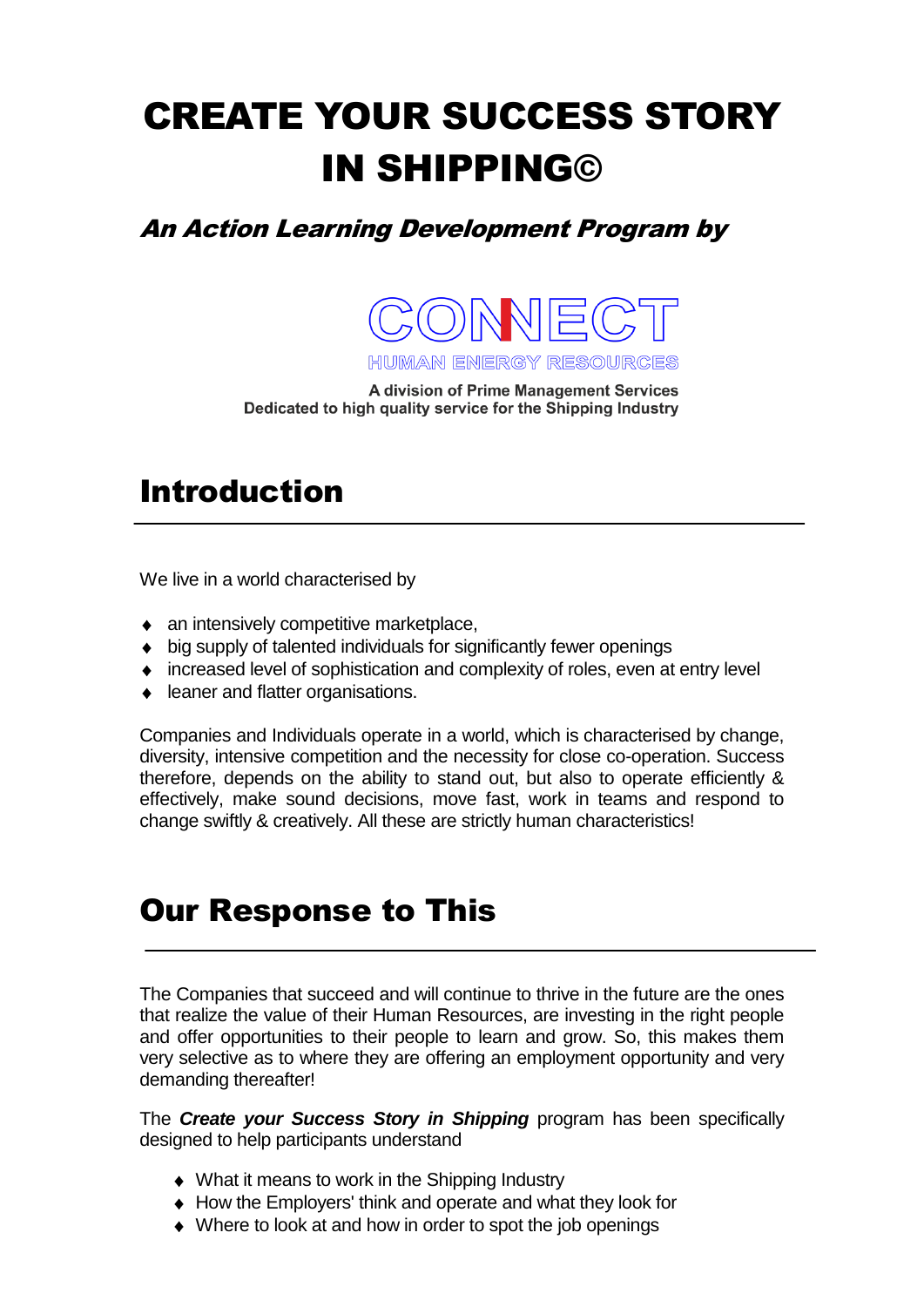- How they can enhance their own profile and personal brand in order to stand out
- How they can present themselves in order to increase employment chances

## The aims of the Program

This program provides participants with:

- a deep understanding of the shipping industry and working environments in general
- sound know-how, first-hand experiences, and best practices
- practical tools and the opportunity to practice skills, in order to increase  $\bullet$ their personal effectiveness.

*Create your Success Story* is a modern, action learning program during which participants can expect to be stretched, challenged, energised and supported as they navigate their way towards the successful implementation of the skills in their quest to craft a career in Shipping.

The principle theme of delivery is that of **Action Learning**, that is learning by doing and reflecting on real experiences. The primary focus of the program is to improve personal effectiveness of the participants at gathering evaluation and selection of relevant information, gaining entry, effective self-presentation and direct & effective implementation. We firmly believe in helping participants understand the concepts, practice the learning and be able to apply immediately in real life and at the workplace.

# Who should attend?

This program will be of immense value to students and graduates with little or no work experience yet, who want to join the Shipping Industry.

# Duration & Group Size

The program lasts for 3 hours and the ideal group of participants is 6 or 8.

#### Language

The program is run in Greek, yet good command of English is a requirement.